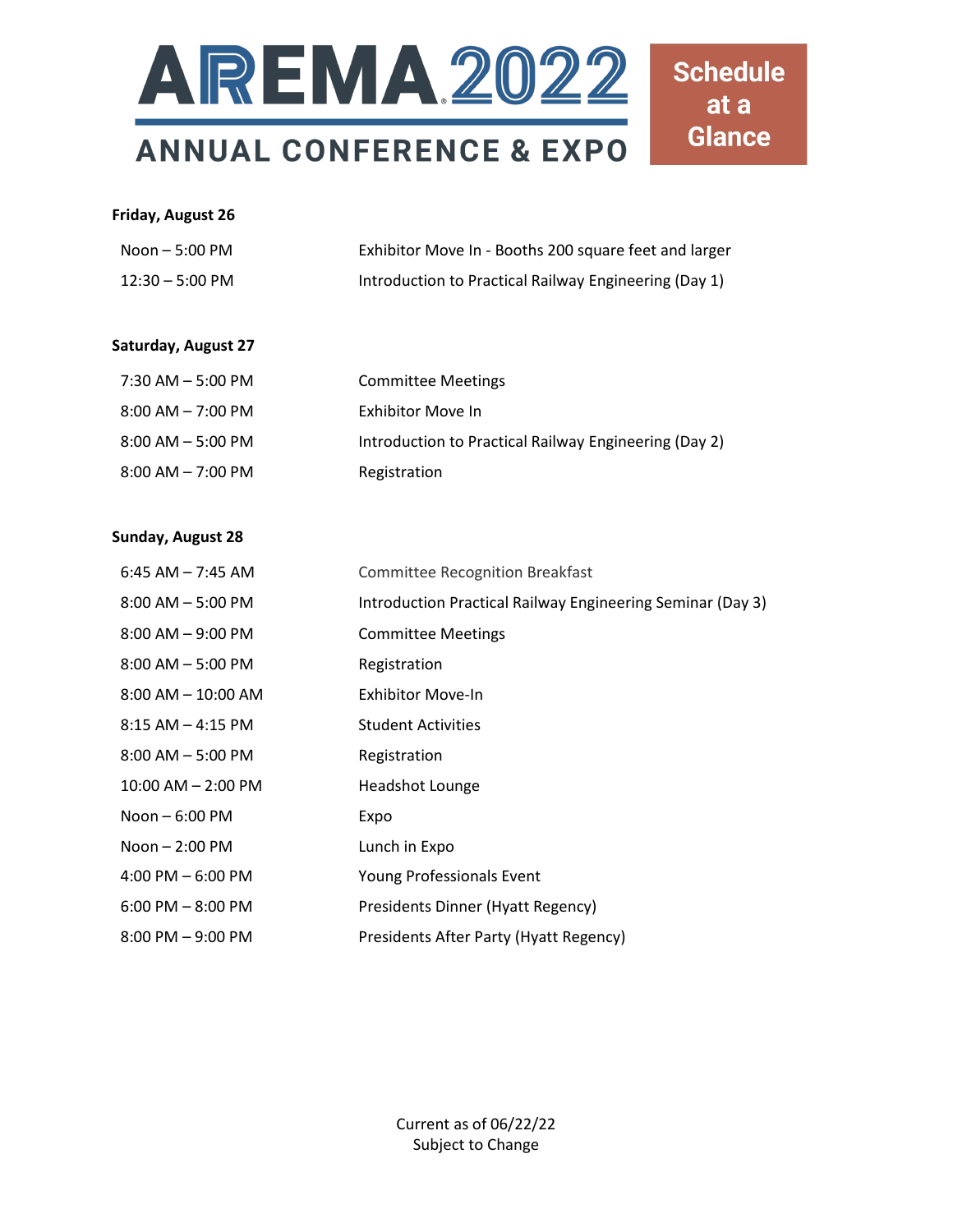## **Monday, August 29**

| $6:45$ AM $- 7:15$ AM  | <b>Breakfast</b>                          |
|------------------------|-------------------------------------------|
| 6:45 AM $-$ 4:00 PM    | Registration                              |
| $7:30$ AM $-9:25$ AM   | <b>Opening General Session</b>            |
| $9:30$ AM $- 10:00$ AM | Coffee Break                              |
| $9:30$ AM $-$ 4:00 PM  | Expo                                      |
| 10:00 AM - 10:30 AM    | Communications & Signals Presentation     |
| 10:30 AM - 11:00 AM    | <b>Engineering Services Presentation</b>  |
| 11:00 AM - 11:30 AM    | Maintenance-of-Way Presentation           |
| 11:30 AM - Noon        | <b>Track Presentation</b>                 |
| Noon - 12:30 PM        | <b>Structures Presentation</b>            |
| 12:30 PM - 1:00 PM     | Passenger & Transit Presentation          |
| $N$ oon $-2:00$ PM     | Lunch in Expo                             |
| $1:00$ PM $-$ 4:00 PM  | <b>Headshot Lounge</b>                    |
| $2:00$ PM $-3:00$ PM   | Meet the Next Generation Panel Discussion |
| $2:00$ PM $-$ 4:30 PM  | <b>Committee Meeting</b>                  |
| $3:00$ PM $-5:00$ PM   | Meet the Next Generation Networking Event |

# **Tuesday, August 30**

| $7:15$ AM $-$ 3:30 PM   | Registration                                    |
|-------------------------|-------------------------------------------------|
| $7:30$ AM $-$ 8:30 AM   | Breakfast in Expo (New in 2022)                 |
| $7:30$ AM $-3:30$ PM    | Expo                                            |
| $7:55$ AM $-5:00$ PM    | <b>Functional Group Technical Presentations</b> |
| $10:00$ AM $- 10:30$ AM | Coffee Break in Expo                            |
| Noon $-1:30$ PM         | Lunch in Expo                                   |
| $3:30$ PM $-11:00$ PM   | <b>Exhibitor Move-Out</b>                       |

## **Wednesday, August 31**

| Registration                                         |
|------------------------------------------------------|
| <b>Breakfast</b>                                     |
| <b>Closing General Session</b>                       |
| Current as of 06/22/22<br>Schedule Subject to Change |
|                                                      |